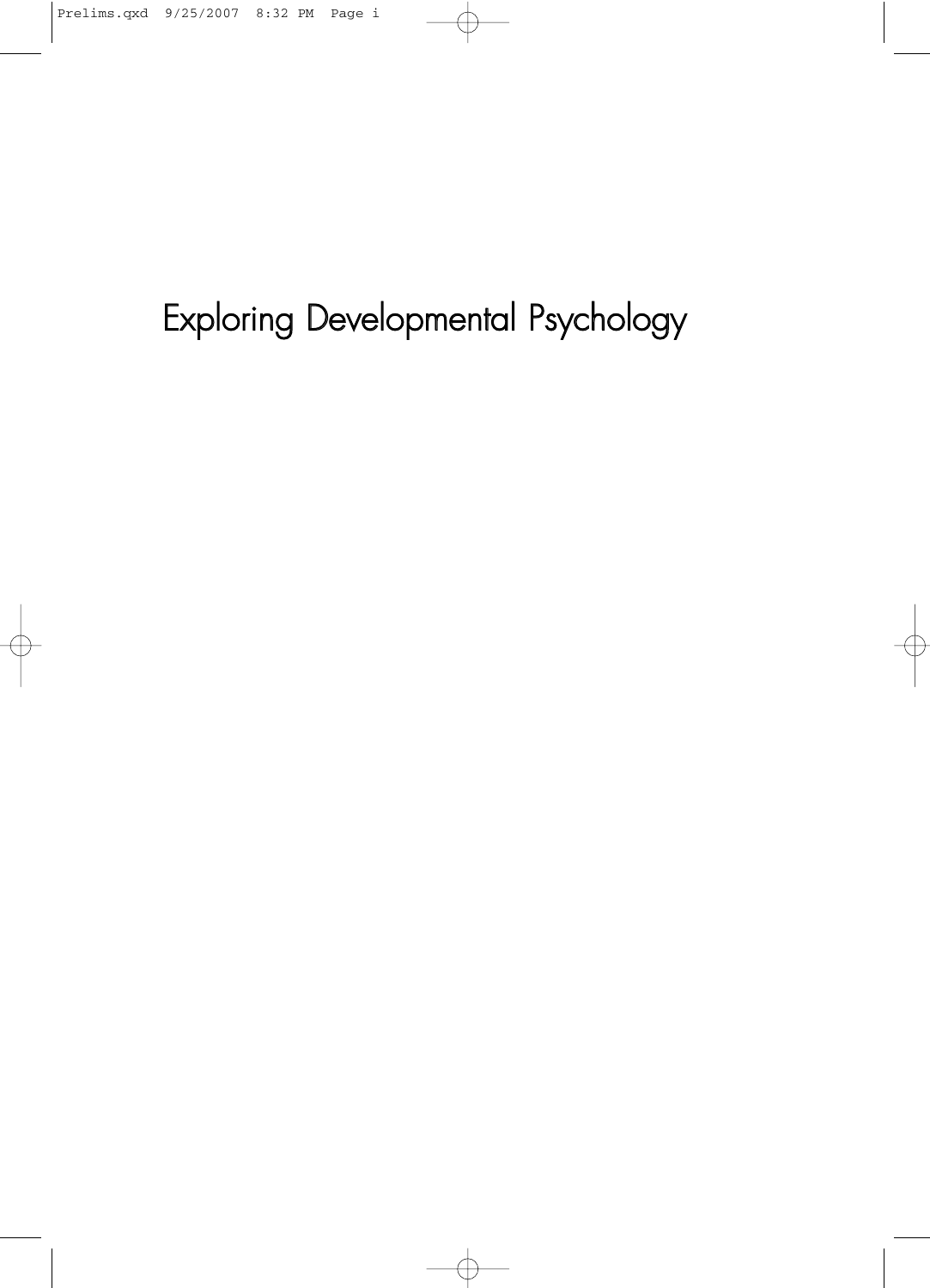$\oplus$ 

 $\bigoplus$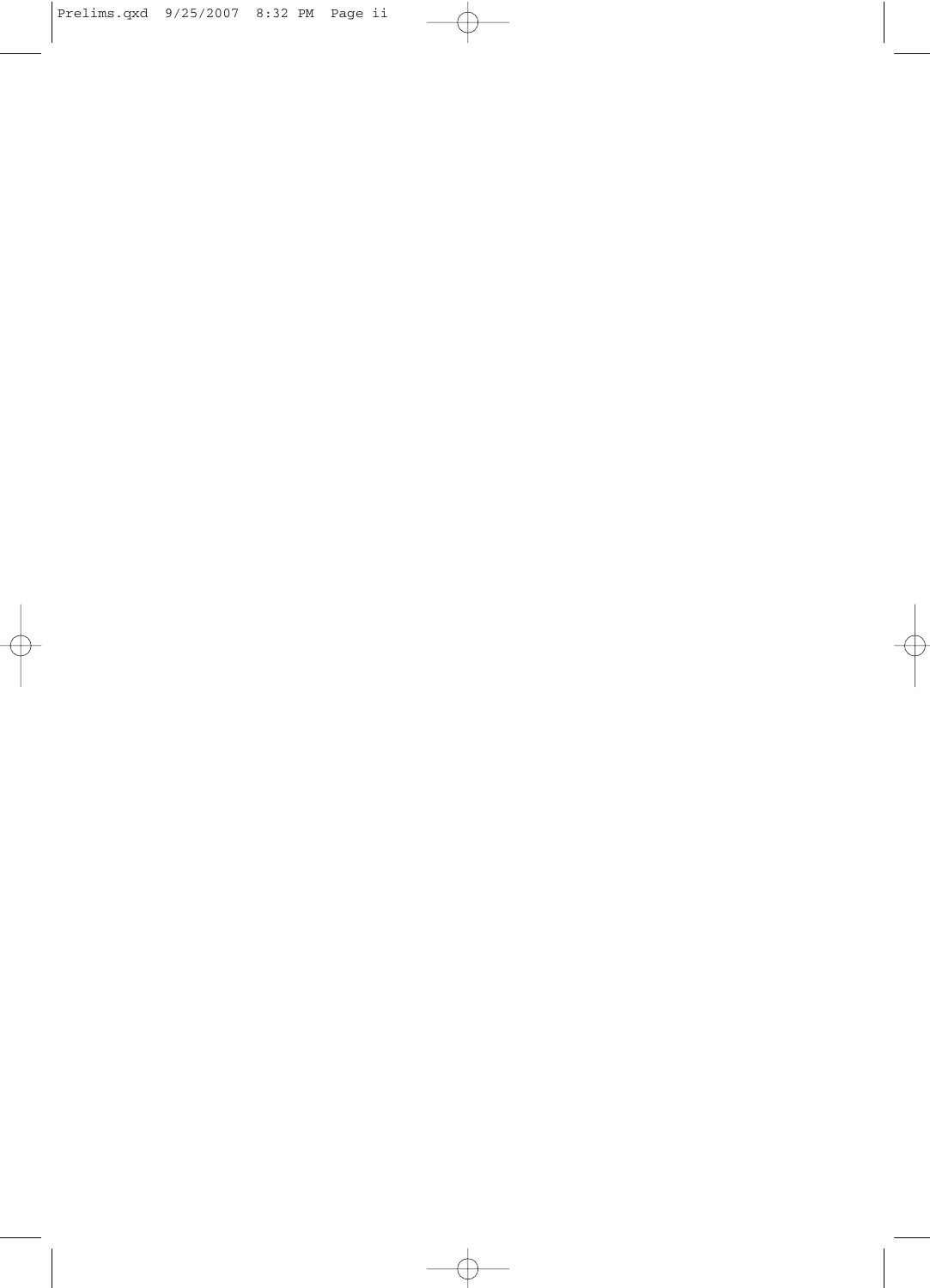# Exploring Developmental Psychology Understanding Theory and Methods

Margaret Harris

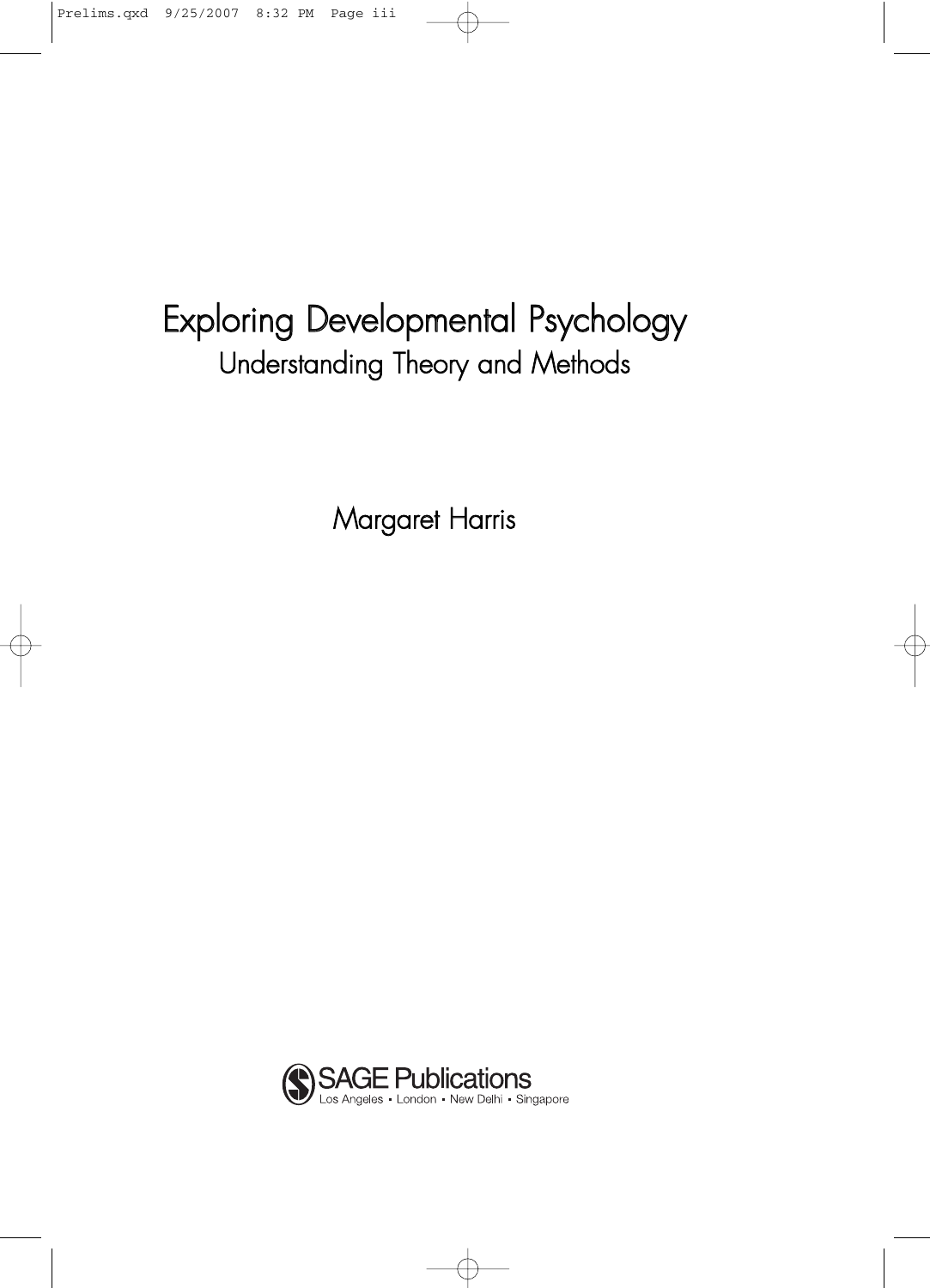#### © Margaret Harris 2008

First published 2008

Apart from any fair dealing for the purposes of research or private study, or criticism or review, as permitted under the Copyright, Designs and Patents Act, 1988, this publication may be reproduced, stored or transmitted in any form, or by any means, only with the prior permission in writing of the publishers, or in the case of reprographic reproduction, in accordance with the terms of licences issued by the Copyright Licensing Agency. Enquiries concerning reproduction outside those terms should be sent to the publishers.

SAGE Publications Ltd 1 Oliver's Yard 55 City Road London EC1Y 1SP

SAGE Publications Inc. 2455 Teller Road Thousand Oaks, California 91320

SAGE Publications India Pvt Ltd B 1/I 1 Mohan Cooperative Industrial Area Mathura Road New Delhi 110 044

SAGE Publications Asia-Pacific Pte Ltd 33 Pekin Street #02-01 Far East Square Singapore 048763

#### **Library of Congress Control Number: 0000000**

#### **British Library Cataloguing in Publication data**

A catalogue record for this book is available from the British Library

ISBN 978-1-4129-0334-9 ISBN 978-1-4129-0335-6 (pbk)

Typeset by C&M Digitals (P) Ltd., Chennai, India Printed in Great Britain by [to be supplied] Printed on paper from sustainable resources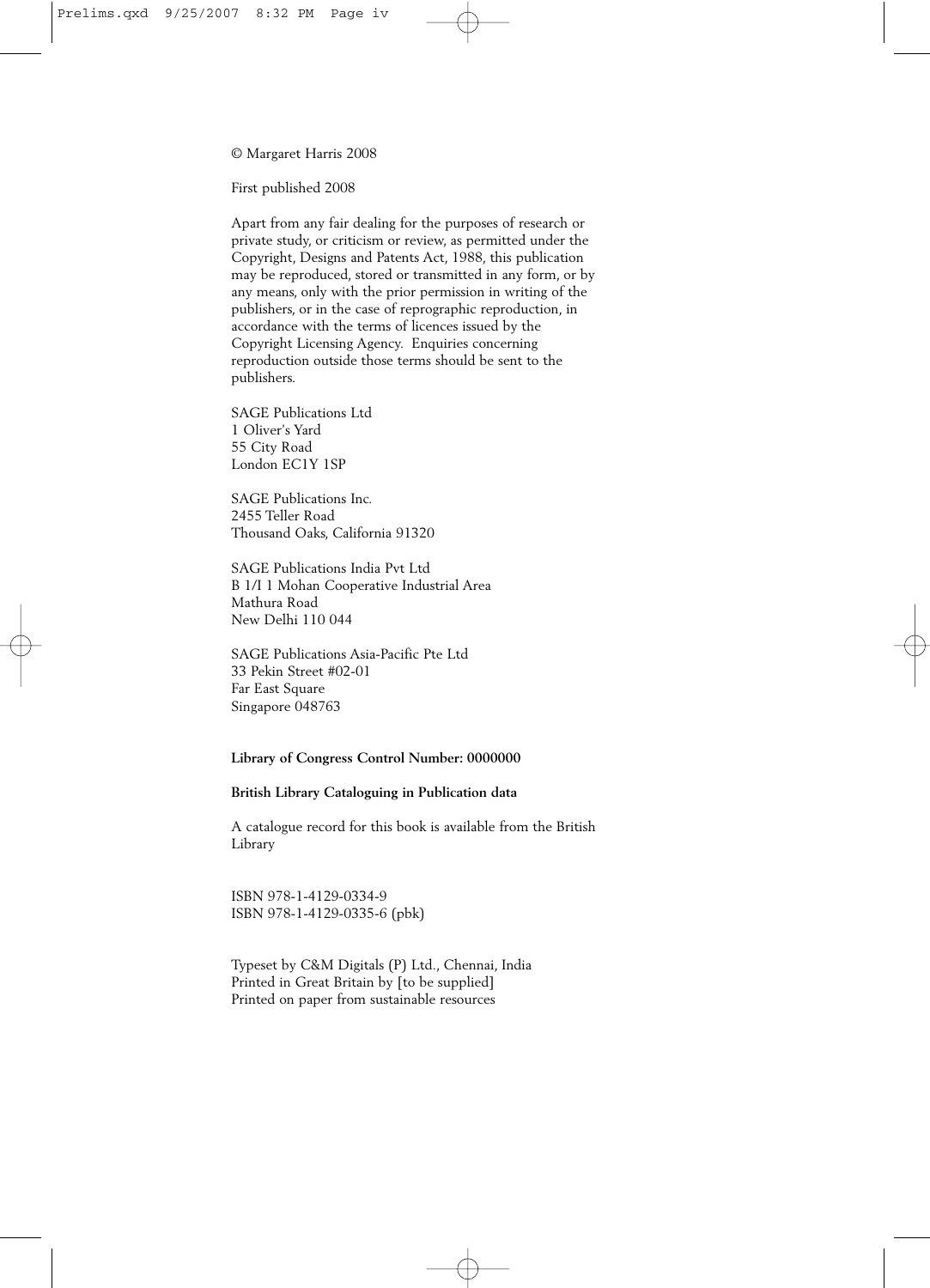**For Franni with love**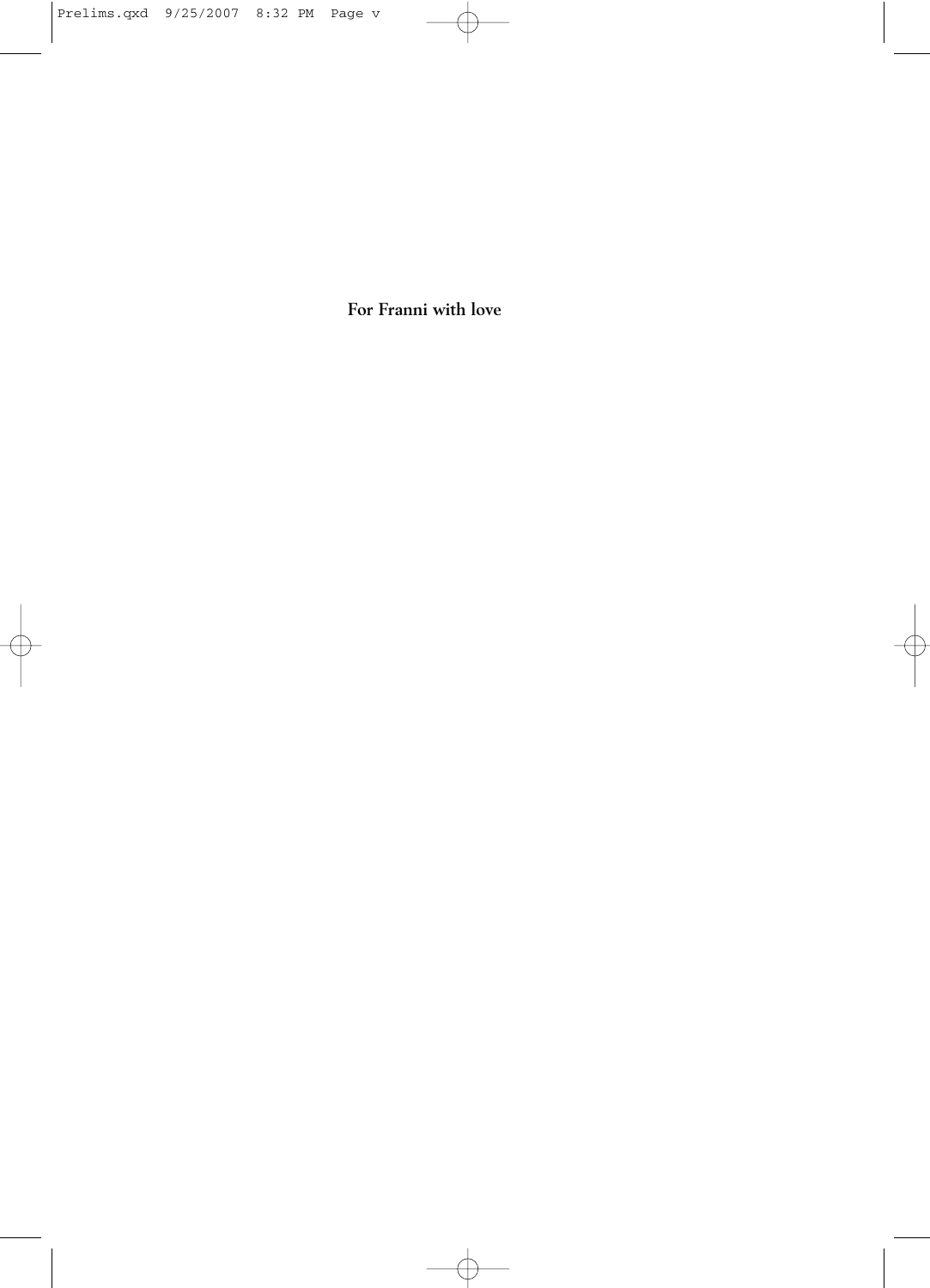$\oplus$ 

 $\oplus$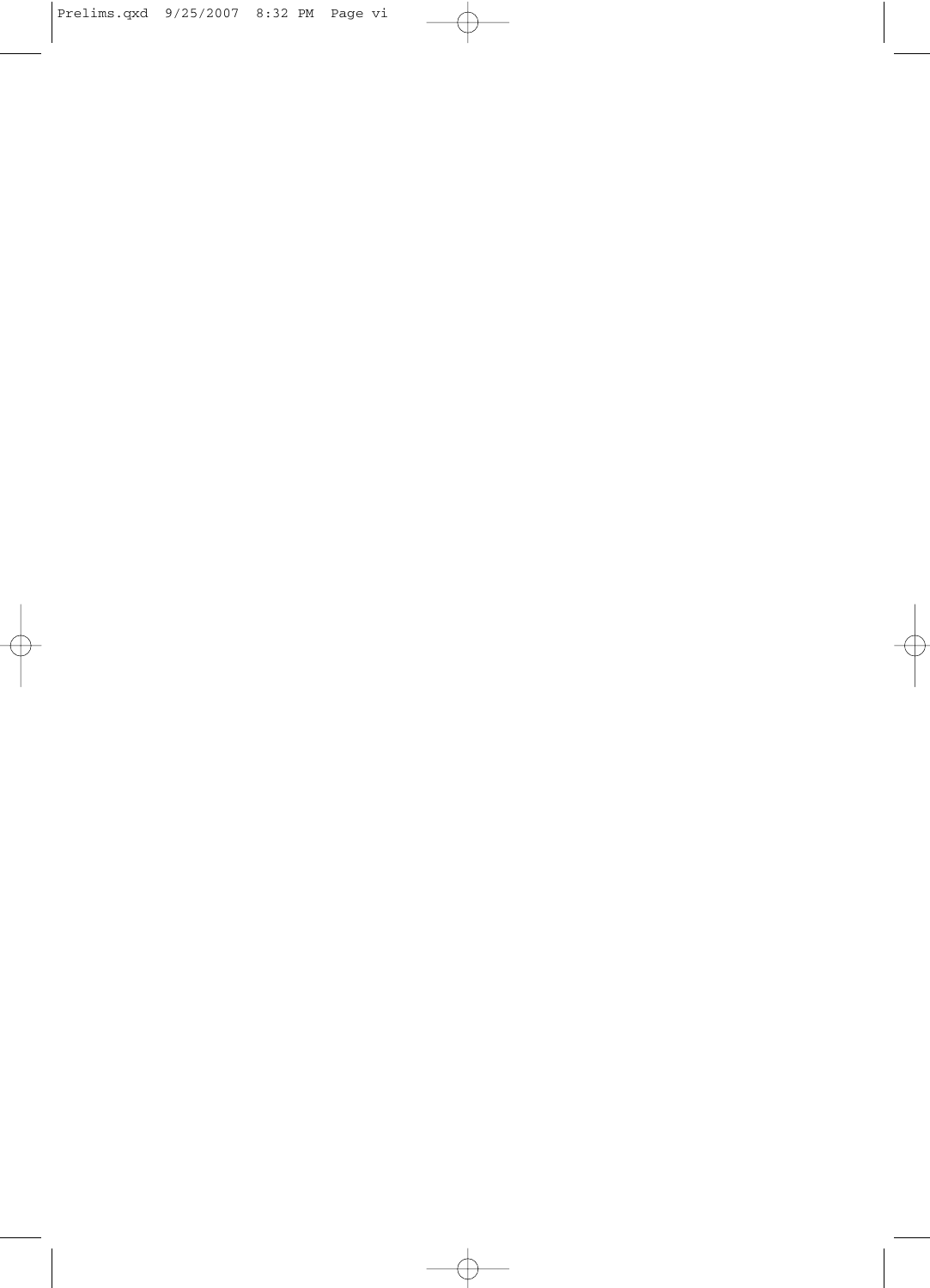# CONTENTS

| List of Figures<br>Preface<br>Publisher's Acknowledgements |                                                                      | ix<br>Xİ.<br>xiii              |
|------------------------------------------------------------|----------------------------------------------------------------------|--------------------------------|
| 1                                                          | The Nature of Development<br>Transformational and variational change | $\mathbf{l}$<br>$\overline{c}$ |
|                                                            | A developmental systems perspective                                  | $\overline{3}$                 |
|                                                            | The epigenetic landscape and beyond                                  | $\overline{4}$                 |
|                                                            | Are there stages in development?                                     | 8                              |
|                                                            | Linear and non-linear change                                         | 9                              |
|                                                            | Information processing approaches                                    | 10                             |
|                                                            | Training studies                                                     | 14                             |
|                                                            | Variation across tasks                                               | 15                             |
|                                                            | Investigating developmental change                                   | 16                             |
|                                                            |                                                                      |                                |
| $2^{\circ}$                                                | <b>Exploring Development</b>                                         | 18                             |
|                                                            | Task simplification                                                  | 18                             |
|                                                            | Reliability and validity                                             | 20                             |
|                                                            | Longitudinal designs and individual differences                      | 23                             |
|                                                            | The microgenetic method                                              | 24                             |
|                                                            | Ethical issues in developmental psychology research                  | 26                             |
|                                                            | Evaluating research studies                                          | 27                             |
|                                                            |                                                                      |                                |
| 3 <sup>1</sup>                                             | <b>Observational Methods and Questionnaires</b>                      | 29                             |
|                                                            | Observing behaviour                                                  | 29                             |
|                                                            | Field observation                                                    | 30                             |
|                                                            | Observation in a controlled environment                              | 31                             |
|                                                            | Paper 1 Assessing disruptive behaviour in young children             | 31                             |
|                                                            | Longitudinal observation in a controlled environment                 | 51                             |
|                                                            | Paper 2 Effects of mother's postnatal depression                     |                                |
|                                                            | on infant development                                                | 51                             |
|                                                            | Paper 3 Predictors of Theory of Mind understanding                   | 66                             |
|                                                            | Questionnaires                                                       | 90                             |
|                                                            | Paper 4 Sex differences in reactions to outperforming friends        | 91                             |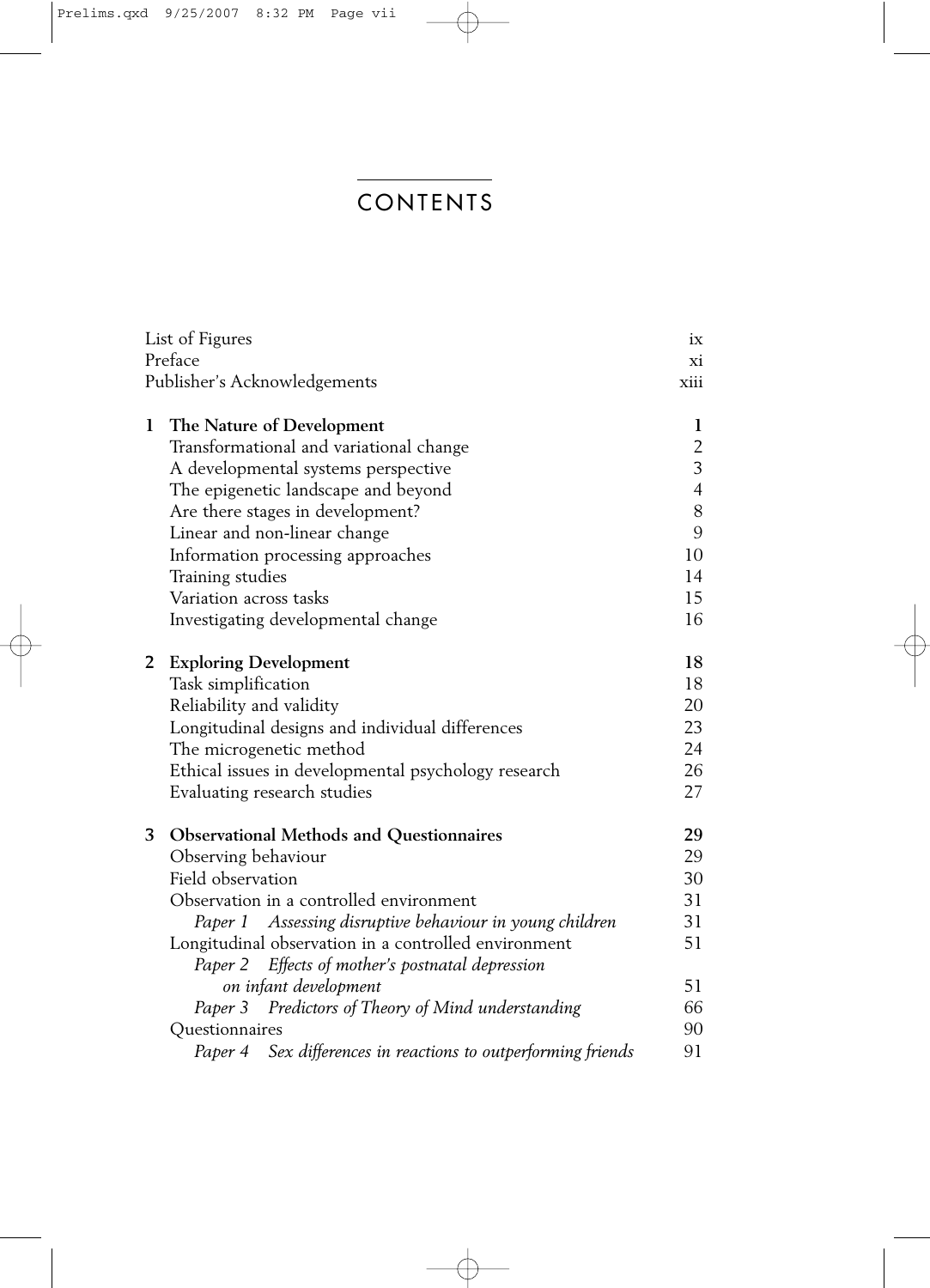| 4  | <b>Experimental Research with Infants and Toddlers</b>          | 113 |
|----|-----------------------------------------------------------------|-----|
|    | The habituation/dishabituation paradigm                         | 114 |
|    | Paper 5 Infants' perceptions of four different languages        | 114 |
|    | Intermodal preferential looking                                 | 125 |
|    | Paper 6 Young children's ability to detect                      |     |
|    | mispronunciations of words                                      | 125 |
|    | Visual fixations to targets                                     | 146 |
|    | Paper 7 Joint visual attention in mothers and infants           | 147 |
| 5. | <b>Experimental Studies of Older Children</b>                   | 179 |
|    | Cross sectional studies                                         | 179 |
|    | Paper 8 Children's understanding of other people's emotions     | 180 |
|    | Preschoolers' understanding of number<br>Paper 9                | 198 |
|    | Longitudinal studies                                            | 224 |
|    | Paper 10 Longitudinal predictors of success in learning to read | 225 |
| 6  | <b>Exploring A typical Development</b>                          | 250 |
|    | Paper 11 Differences between children with good and             |     |
|    | poor reading comprehension                                      | 251 |
|    | Paper 12 Understanding Theory of Mind tasks by                  |     |
|    | deaf and hearing children                                       | 272 |
|    | Paper 13 Face processing in children with Williams Syndrome     | 294 |
|    | References                                                      | 332 |
|    | Index                                                           | 337 |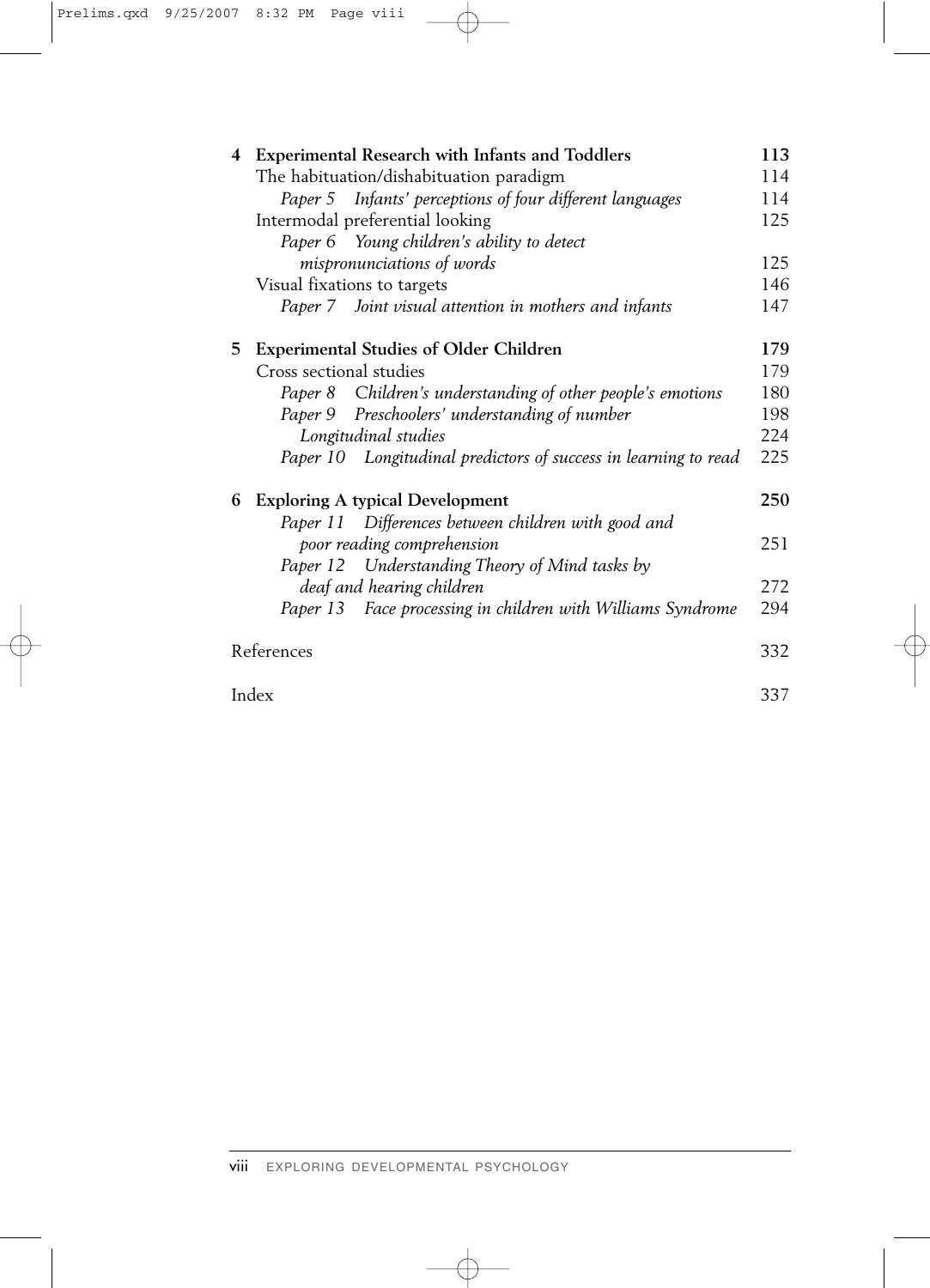### LIST OF FIGURES

Figure 1.1 *The epigenetic landscape (based on Waddington, 1957*; from Harris & Butterworth, 2002: 38)

Figure 1.2 *Probabilistic epigenesis;* from Gottlieb, 2007: 2

Figure 1.3 *Some examples of linear and non-linear forms of change;* adapted from Elman et al., 1996: 176, 186, 191

Figure 1.4 *Balance scale used by Siegler. Metal disks are placed on a peg on each side of the fulcrum. Children need to decide which side of the balance will go down, given the particular configuration of weights on pegs*; from Siegler & Alibali, 2005: 349

Figure 1.5 *Siegler's overlapping waves model of cognitive development;* from Siegler & Alibali, 2005: 98.

Figure 2.1 *Errors in the object search task. This 9-month-old infant looks for an object at its previous location even though the bulge under the cloth gives a strong clue to its real location;* from Harris & Butterworth, 2002: 101, Figure 5.3.

Figure 2.2 *Developmental change in infants' understanding of support events;* from Baillargeon, 1999: 116, Figure 1.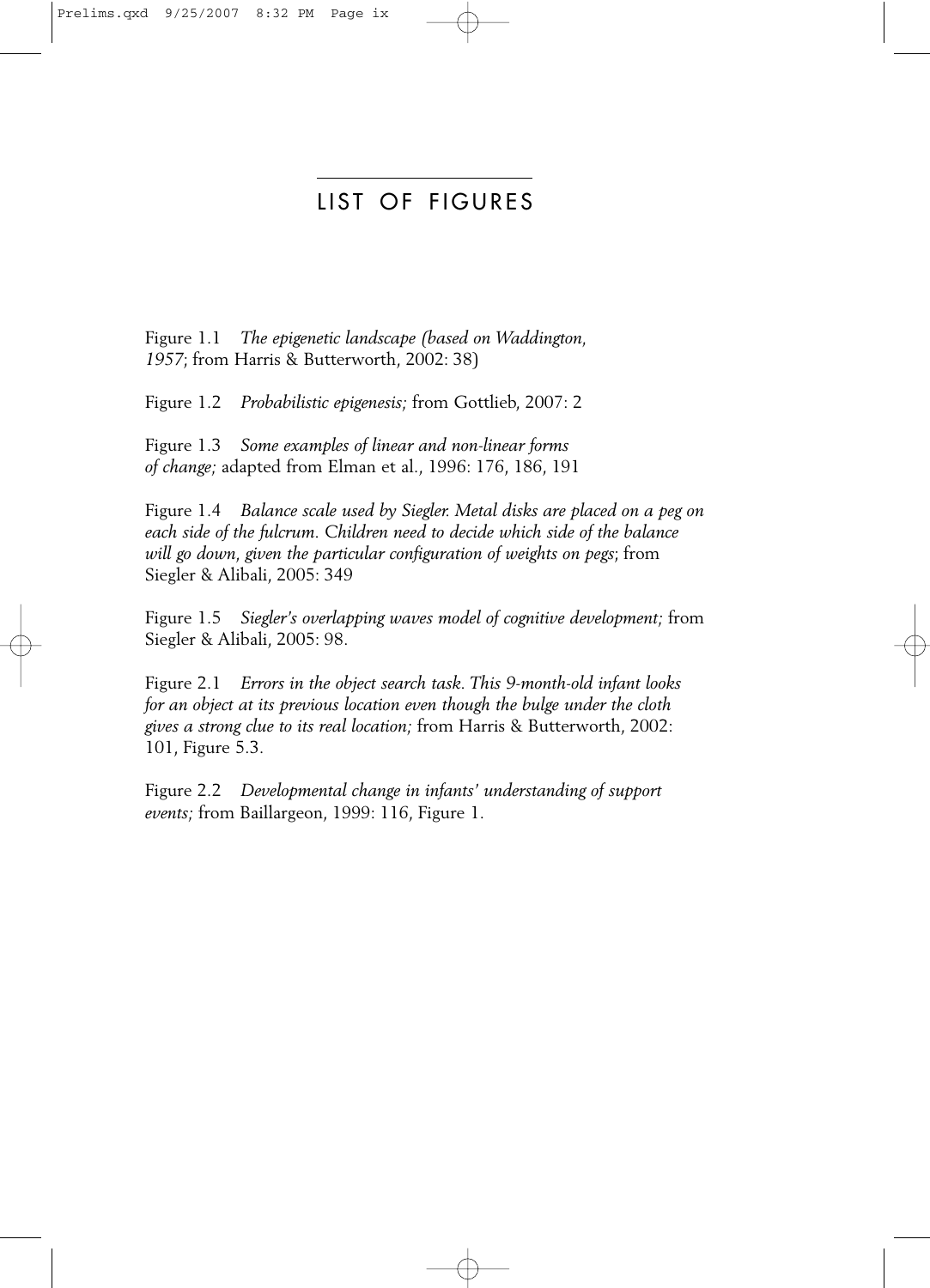$\oplus$ 

 $\oplus$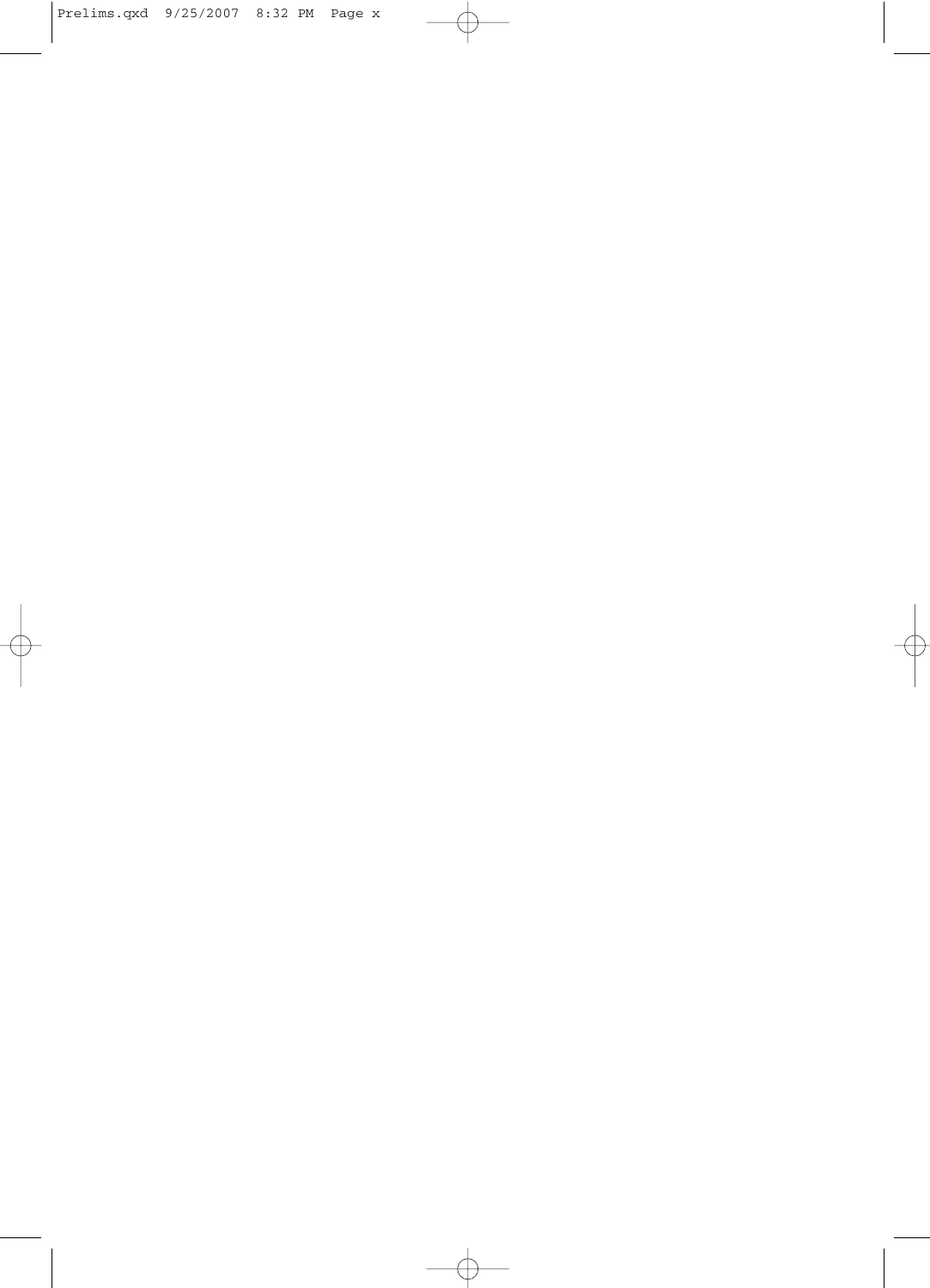### PREFACE

### Why I wrote this book and how you can get the most out of reading it

Having taught undergraduate and postgraduate students for many years, and supervised innumerable final year research projects and MSc dissertations, I know that many students are keen to do research in developmental psychology but often know little about how to do it. In part this is because traditional courses in psychology research design and statistics tend to devote little or no time to the practicalities of research involving children or to the complexities of analysing and interpreting developmental data. I could have attempted to remedy this situation by writing a textbook about developmental psychology research. Instead I have chosen to do something rather different although you might not realise this if you only look at the first two chapters of this book. These explain some of the underlying issues in developmental psychology such as the nature of developmental change and the kinds of theories that are used to explain how and why change occurs; and I also discuss different ways in which development can be studied.

The first two chapters are intended to set the scene for the major part of the book which has a quite different format, consisting of articles from developmental psychology journals. These articles have been carefully chosen to reflect widely differing approaches to the study of children's development. My reason for focusing on journal articles is that I think the best way to learn about developmental psychology research – apart from actually going out and doing it – is to read recent articles to see how researchers develop and test hypotheses, collect and analyse data and interpret their findings. This approach might sound daunting if you are a student because developmental psychology articles are often difficult to read unless you are already an experienced researcher. This is not because they are badly written but because the underlying theory, the methodology and the data analysis they report are complex. So what I have done in this book is to give you a helping hand.

Each of the 13 papers in the book has a commentary that explains issues you may find difficult to understand. The commentary will guide you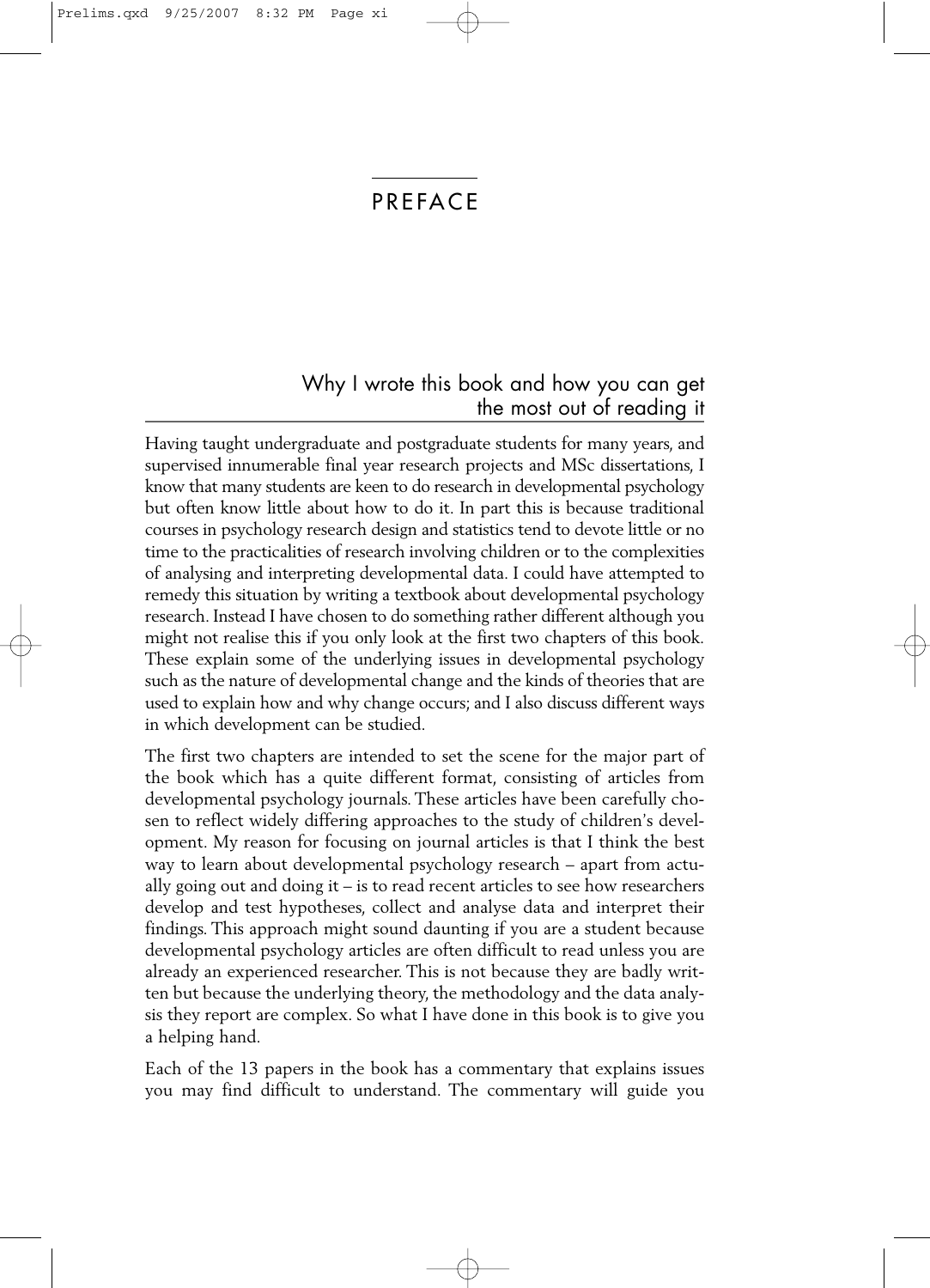through the underlying theory, the hypotheses, the methodology, the statistical analysis and the interpretation of the data. I explain the background to each paper and help you to understand why researchers carried out each study in the way that they did. The points I make in the commentary have arisen from my experience of the kind of questions that my own students ask about journal articles.

This book does not teach you how to do statistics but it does show you how developmental psychologists use statistics in their research and, where I think it would be helpful, there are notes to guide you through the analysis and results section of a paper. However, I am assuming that you already know something about research design and that you are likely to have already carried out some experiments in practical classes, probably using other students as your participants. You do not need to have had any practical experience of research involving children but I am assuming that you are familiar with basic statistical tests such as *t*-tests, analysis of variance, correlation and regression.

Articles are grouped into chapters according to the age of the children being studied, or the type of methodology being used, or the kind of population that is being studied. You may well find that some chapters are more relevant to your particular interests than others and there is no need to read every article. However you will get the most out of this book if you read each article alongside my comments. Articles are reproduced in full with the exception of the abstract and references. We have omitted these so that my commentary can be interwoven more easily with the text.

You will also find a list of questions on Table 2.1 (p. ) that you can use as a general guide when reading the articles. These list the kinds of questions you should ask yourself as you read each paper. Remember, it is important to understand not only what researchers found but also how they went about their research and why they made the choices they did.

I hope you will come away from reading this book with two important things. The first is a better understanding of the kinds of hypotheses that are tested by developmental psychology researchers, the methods they use and the conclusions they draw about the nature of development. The second is that you have a framework for understanding new journal articles. If you feel confident to browse through the latest issue of a developmental psychology journal then I know that I have succeeded in my task.

> Margaret Harris May 2007 Oxford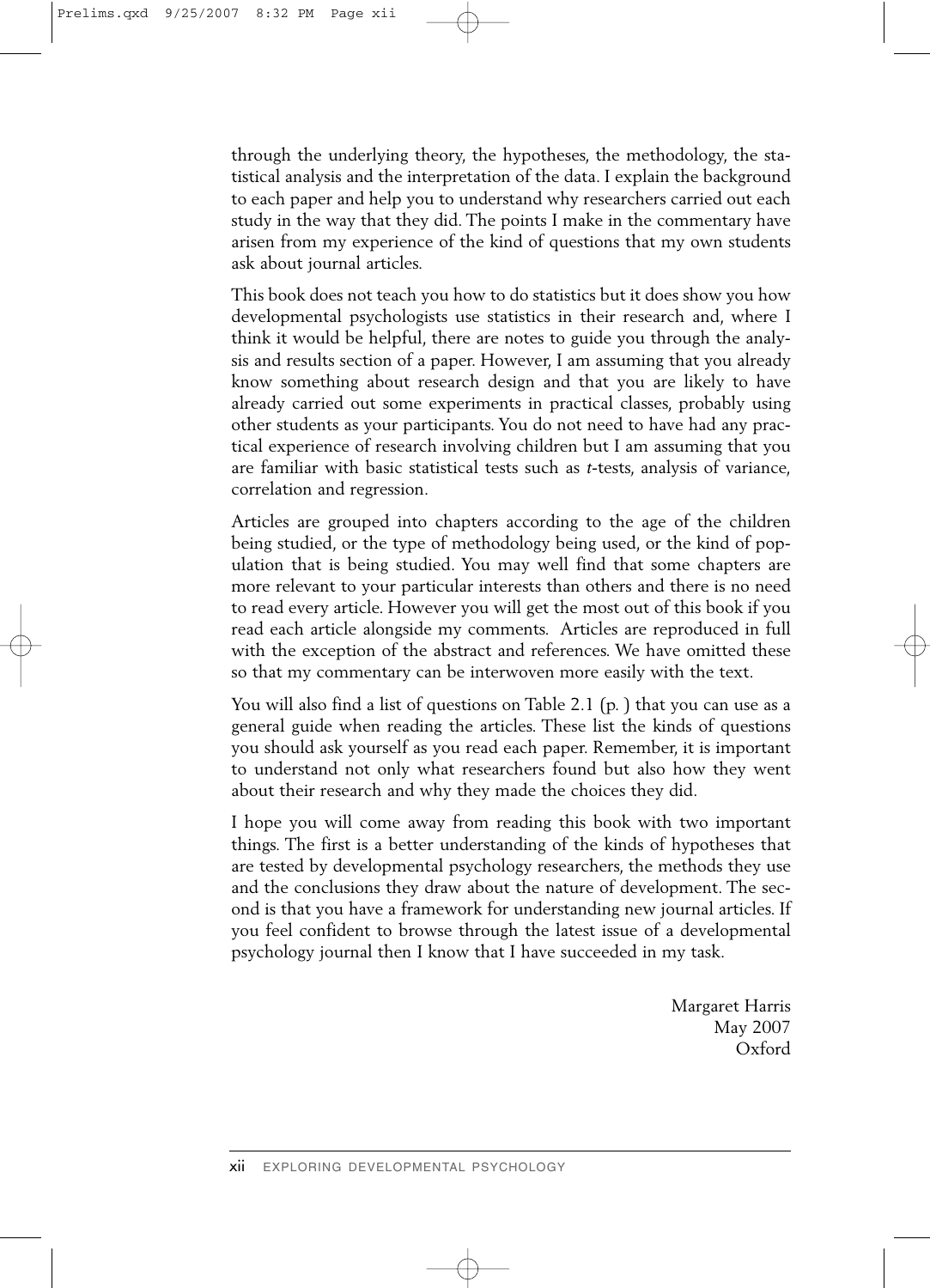## PUBLISHER'S ACKNOWLEDGEMENTS

The authors and publishers wish to thank the following for permission to use copyright material:

We thank the American Psychological Society for granting us permission to use the following article:

Deak, G. O., Flom, R. A., & Pick, A. D. (2000). Effects of gesture and target on 12- and 18-month-olds' joint visual attention to objects in front of or behind them. *Developmental Psychology, 36*(4), 511–523.

We thank the British Psychological Society for granting us permission to use the following articles:

Benenson, J. F., & Schinazi, J. (2004). Sex differences in reactions to outperforming same-sex friends. *British Journal of Developmental Psychology, 22*, 317–333.

Bradmetz, J., & Schneider, R. (1999). Is Little Red Riding Hood afraid of her grandmother? Cognitive vs. emotional response to a false belief. *British Journal of Developmental Psychology, 17*(4), 501–514.

Cain, K. (1999). Ways of reading: How knowledge and use of strategies are related to reading comprehension. *British Journal of Developmental Psychology, 17*, 295–312.

We thank Blackwell Publishing for granting us permission to use the following articles:

Christophe, A., & Morton, J. (1998). Is Dutch native English? Linguistic analysis by 2-month-olds. *Developmental Science, 1*, 215–219.

Hughes, C., Oksanen, H., Taylor, A., Jackson, J., Murray, L., Caspi, A., et al. (2002). 'I'm gonna beat you!' SNAP!: an observational paradigm for assessing young children's disruptive behaviour in competitive play. *Journal of Child Psychology and Psychiatry, 43*(4), 507–516.

Karmiloff-Smith, A., Thomas, M., Annaz, D., Humphreys, K., Ewing, S., Brace, N., et al. (2004). Exploring the Williams syndrome face-processing debate: the importance of building developmental trajectories. *Journal of Child Psychology & Psychiatry, 45*(7), 1258–1274.